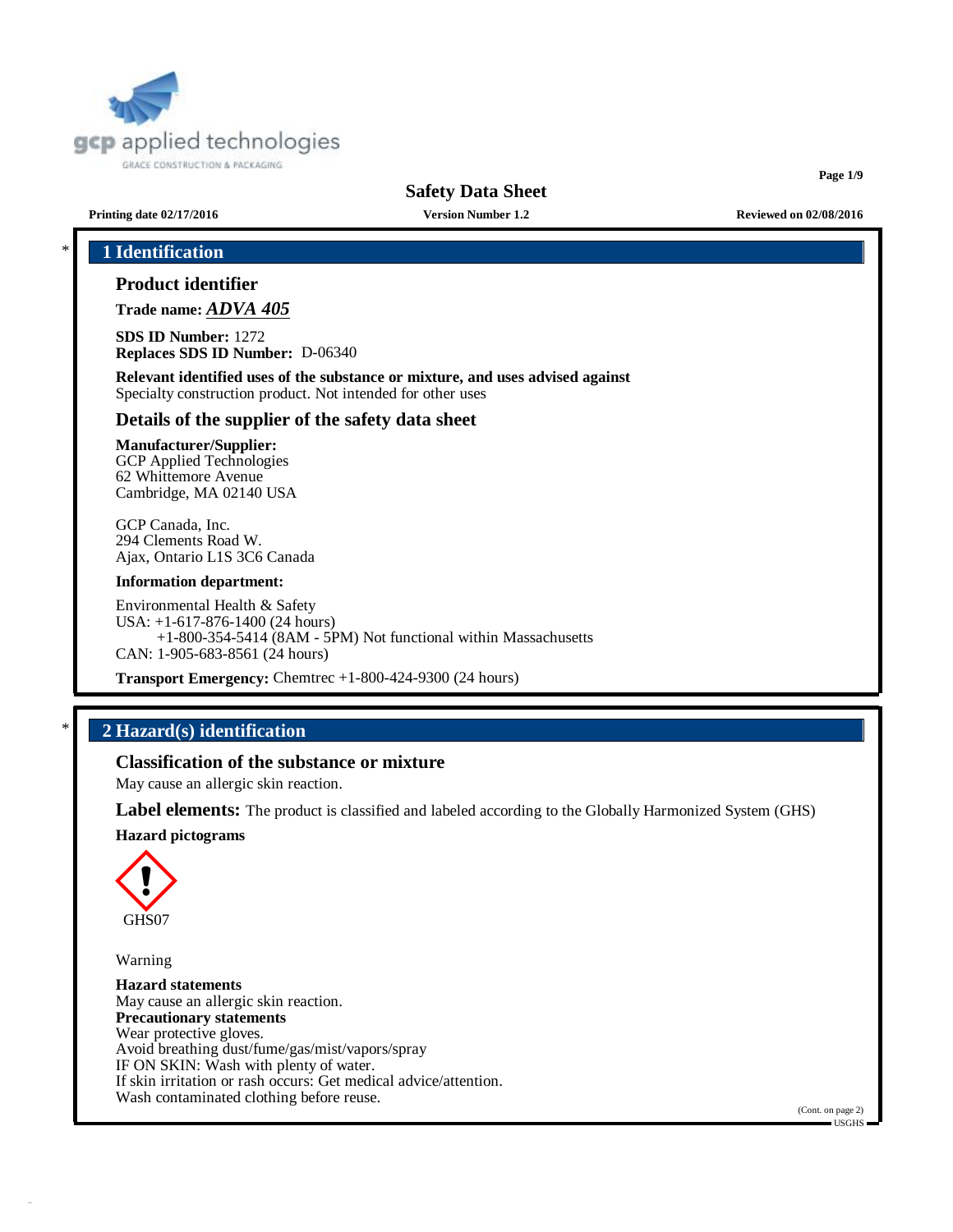(Cont. from page 1)

**Safety Data Sheet**

**Printing date 02/17/2016 Version Number 1.2 Reviewed on 02/08/2016**

**Trade name:** *ADVA 405*

Dispose of contents/container in accordance with local/regional/national/international regulations. **NFPA ratings (scale 0 - 4)**

1 1  $\overline{0}$ Health  $= 1$  $Fire = 1$ Reactivity  $= 0$ 

### **HMIS-ratings (scale 0 - 4)**

 HEALTH FIRE **REACTIVITY** 0 \*1 1 Health  $= *1$  $Flammability = 1$ Reactivity  $= 0$ 

# **Other hazards**

**Results of PBT and vPvB assessment**

**PBT:** Not applicable. **vPvB:** Not applicable.

# \* **3 Composition/information on ingredients**

### **Chemical characterization: Mixtures**

**Description:** Mixture of the substances listed below with additional nonhazardous ingredients.

#### **Hazardous components:**

Proprietary Biocide - NJTSRN801416078 0.0-0.1%

26172-55-4 5-chloro-2-methyl-2H-isothiazol-3-one 0.0-0.1%

**Additional information:** For the wording of the listed hazard phrases refer to section 16.

# \* **4 First-aid measures**

# **Description of first aid measures**

#### **General information:**

Get medical advice/attention if you feel unwell.

### **After inhalation:**

Supply fresh air. If required, provide artificial respiration. Keep patient warm. Consult doctor if symptoms persist.

#### **After skin contact:**

Immediately wash contaminated skin with soap or mild detergent and water. If this chemical soaks clothing, immediately remove clothing and wash skin.

#### **After eye contact:**

Rinse opened eye for several minutes under running water.

Rinse cautiously with water for several minutes.

Seek immediate medical advice.

#### **After swallowing:**

Wash out mouth with water

Rinse mouth.

Do not induce vomiting; immediately call for medical help.

(Cont. on page 3) USGHS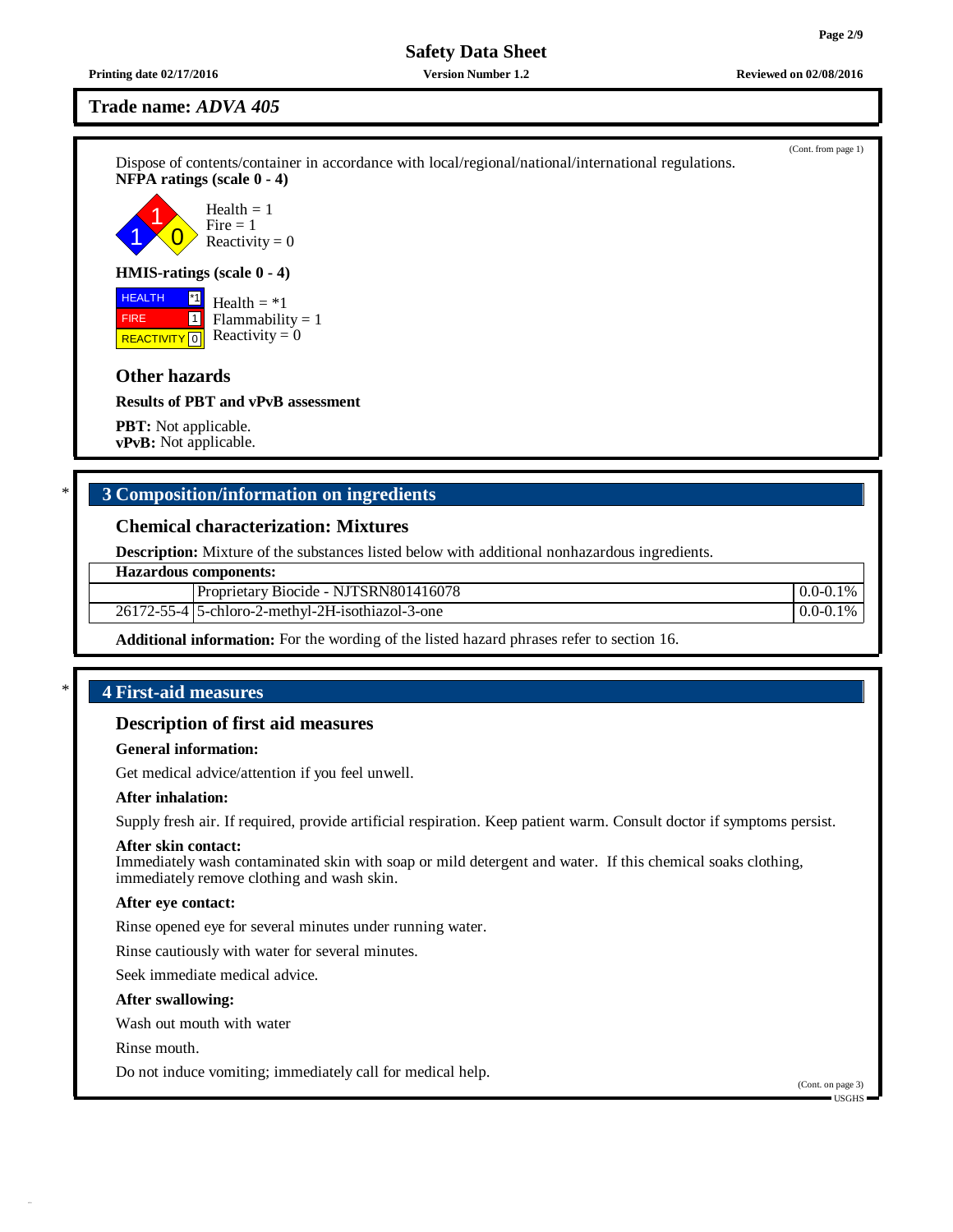**Printing date 02/17/2016 Version Number 1.2 Reviewed on 02/08/2016**

#### **Trade name:** *ADVA 405*

Never give anything by mouth to an unconscious person.

#### **Information for doctor:**

**Most important symptoms and effects, both acute and delayed** May cause sensitization by skin contact.

**Indication of any immediate medical attention and special treatment needed**

No further relevant information available.

# **5 Fire-fighting measures**

**Special hazards arising from the substance or mixture** No further relevant information available.

**Additional information** Collect contaminated fire fighting water separately. It must not enter the sewage system.

# **6 Accidental release measures**

# **Personal precautions, protective equipment and emergency procedures**

Wear protective equipment. Keep unprotected persons away.

### **Methods and material for containment and cleaning up:**

Contain and/or absorb spill with inert material (i.e. sand, vermiculite) then place in a suitable container.

Sweep up spilled product into receptacles.

Dispose contaminated material as waste according to section 13 of the SDS.

#### **Reference to other sections**

See Section 7 for information on safe handling.

See Section 8 for information on personal protection equipment.

See Section 13 for disposal information.

# \* **7 Handling and storage**

# **Handling:**

#### **Precautions for safe handling**

Open and handle receptacle with care.

Prevent formation of aerosols. Avoid contact with eyes, skin and clothing. Do not take internally. Practice good personal hygiene to avoid ingestion. Use only with adequate ventilation. Wash clothing before reuse. FOR PROFESSIONAL USE ONLY. KEEP OUT OF CHILDREN'S REACH.

**Information about protection against explosions and fires:** No special measures required.

#### **Conditions for safe storage, including any incompatibilities**

**Storage:**

**Information about storage in one common storage facility:** No special measures required.

**Further information about storage conditions:** Keep receptacle tightly sealed.

**Page 3/9**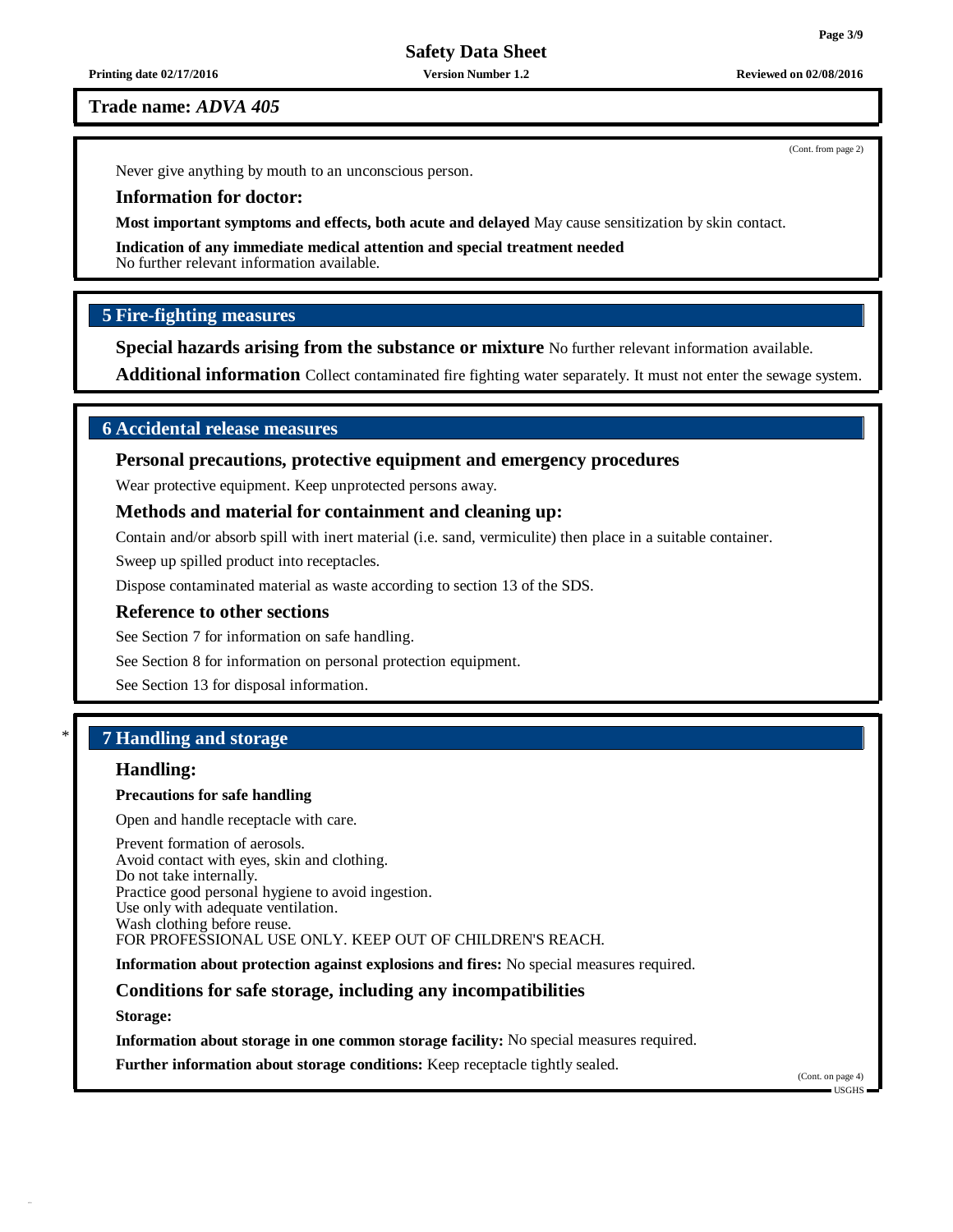**Trade name:** *ADVA 405*

(Cont. from page 3)

**Specific end use(s)** No further relevant information available.

# \* **8 Exposure controls/personal protection**

**Additional information about design of technical systems:** No further data; see item 7.

# **Control parameters**

#### **Components with limit values that require monitoring at the workplace:**

The product does not contain any relevant quantities of materials with critical values that have to be monitored at the workplace.

**Additional information:** The lists that were valid during the creation were used as basis.

### **Exposure controls**

**Personal protective equipment:**

#### **General protective and hygienic measures:**

Avoid contact with the eyes and skin.

The usual precautionary measures for handling chemicals should be followed.

#### **Breathing equipment:**

Respiratory protection is not normally required. However, a chemical cartridge respirator with organic vapor cartridge and a prefilter for dusts/mists is required at or above the applicable exposure limits (consult exposure guidelines). If no limits exist, use an approved respirator whenever a vapor or mist is generated or if respiratory irritation occurs. Supplied air respirator (SCBA) is required at exposure levels above the capabilities of a chemical cartridge respirator.

#### **Protection of hands:**

Gloves should be worn to prevent skin contact and should be impermeable and resistant to the product. Rubber or other impervious gloves should be worn to prevent skin contact.

#### **Material of gloves**

Gloves should be worn to prevent skin contact and should be impermeable and resistant to the product.

#### **Eye protection:**



Safety glasses with side shield protection.

Safety glasses with side shields should be worn to prevent contact due to splashing. Under high vapor mist concentrations, tightly sealed goggles should be worn.



A face shield should also be worn if there is potential exposure to splash or spray.

#### **Body protection:**

Protective work clothing

Use personal protective equipment as required.

Take off contaminated clothing.

USGHS (Cont. on page 5)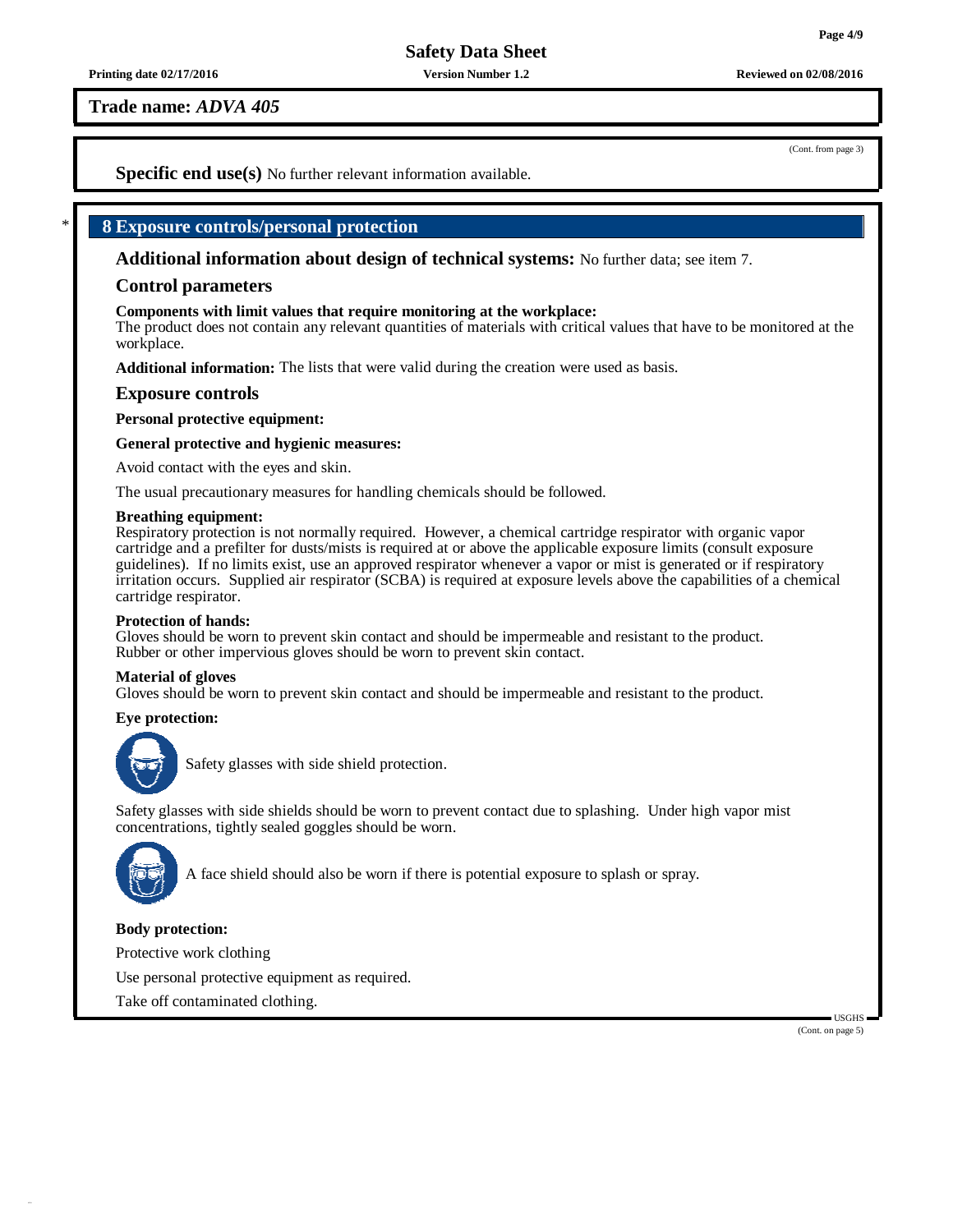# **Trade name:** *ADVA 405*

| (Cont. from page 4) |  |
|---------------------|--|
|---------------------|--|

|                                                                                                                                            | 9 Physical and chemical properties                                                               |  |  |  |  |
|--------------------------------------------------------------------------------------------------------------------------------------------|--------------------------------------------------------------------------------------------------|--|--|--|--|
| Information on basic physical and chemical properties                                                                                      |                                                                                                  |  |  |  |  |
| <b>General Information</b><br>Appearance:<br>Form:<br>Color:<br>Odor:<br>Odor threshold:                                                   | Liquid<br>According to product specification<br>Characteristic<br>Not determined.                |  |  |  |  |
| $pH-value$ (~):                                                                                                                            | 5                                                                                                |  |  |  |  |
| <b>Change in condition</b><br><b>Melting point/Melting range:</b><br><b>Boiling point/Boiling range:</b><br><b>Flash point:</b><br>Method: | Undetermined.<br>100 °C (212 °F)<br>Not determined<br>(estimated) Aqueous system.                |  |  |  |  |
| <b>Flammability (solid, gaseous):</b>                                                                                                      | Not applicable.                                                                                  |  |  |  |  |
| <b>Decomposition temperature:</b><br>Auto igniting:<br>Danger of explosion:                                                                | Not determined.<br>Product is not selfigniting.<br>Product does not present an explosion hazard. |  |  |  |  |
| <b>Explosion limits:</b><br>Lower:<br><b>Upper:</b><br>VOC Content (max):                                                                  | Not determined.<br>Not determined.<br>Not determined.                                            |  |  |  |  |
| Vapor pressure:<br>Density: $(\sim)$<br><b>Relative density</b><br>Vapor density<br><b>Evaporation</b> rate                                | Not determined.<br>Not determined.<br>Not determined.<br>Not determined.<br>Not determined.      |  |  |  |  |
| Solubility in / Miscibility with<br>Water:                                                                                                 | Not miscible or difficult to mix.                                                                |  |  |  |  |
| Partition coefficient (n-octanol/water): Not determined.                                                                                   |                                                                                                  |  |  |  |  |
| <b>Viscosity:</b><br>Dynamic:<br>Kinematic:<br>Molecular weight                                                                            | Not determined.<br>Not determined.<br>Not applicable.                                            |  |  |  |  |
| <b>Other information</b>                                                                                                                   | No further relevant information available.                                                       |  |  |  |  |

# \* **10 Stability and reactivity**

**Reactivity** Stable under normal conditions.

**Chemical stability**

**Thermal decomposition:** No decomposition if used according to specifications.

**Conditions to avoid** No further relevant information available.

**Incompatible materials:** No further relevant information available.

**Hazardous decomposition products:** Carbon monoxide and carbon dioxide

(Cont. on page 6)  $\blacksquare$  USGHS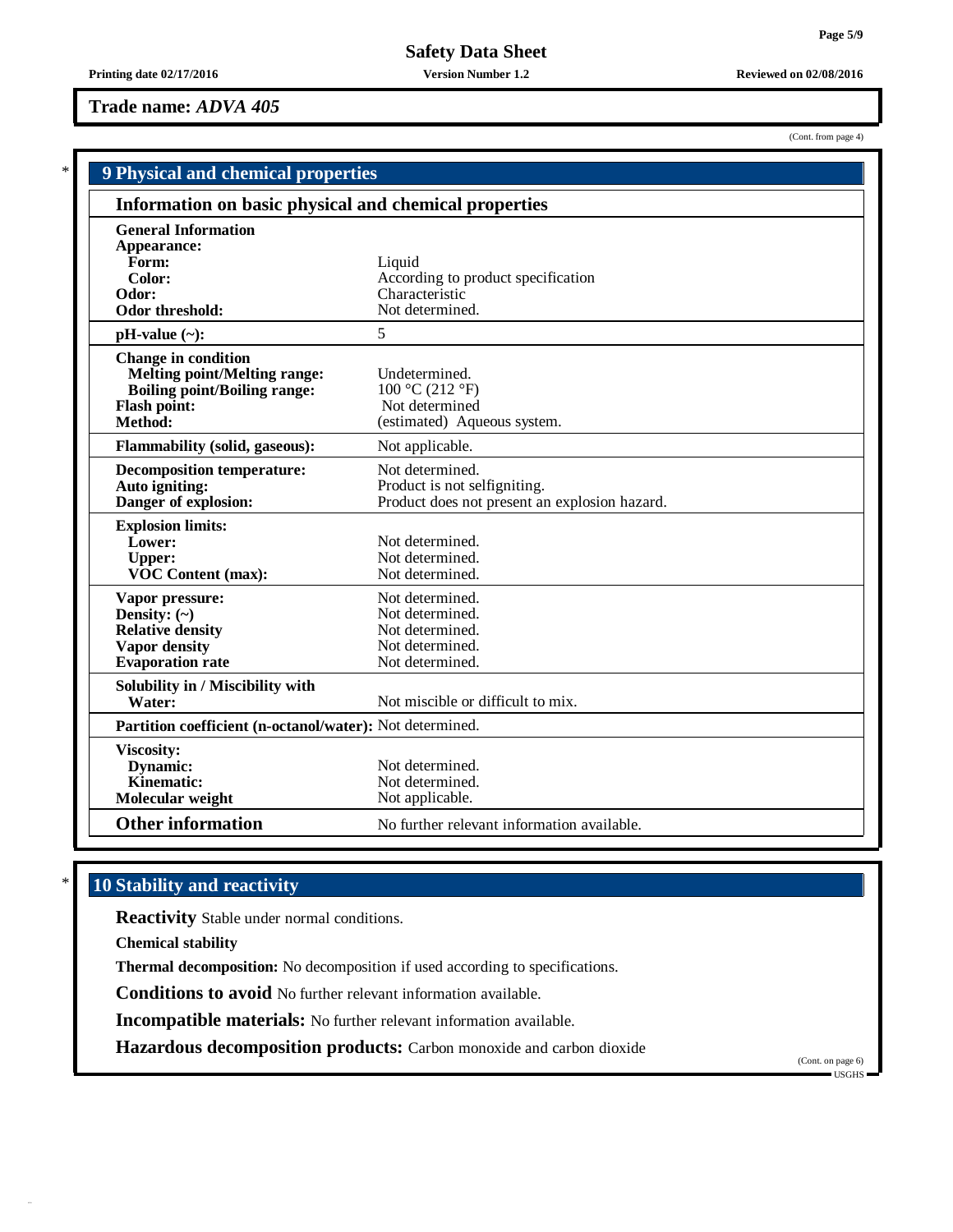#### **Printing date 02/17/2016 Version Number 1.2 Reviewed on 02/08/2016**

#### **Trade name:** *ADVA 405*

(Cont. from page 5)

**Additional information:** See section 7 for information on handling, storage and conditions to be avoided.

# \* **11 Toxicological information**

#### **Information on toxicological effects**

**Acute toxicity:**

| LD/LC50 values relevant for classification:  |                           |                                                                                                                                                                                                                                                 |  |  |
|----------------------------------------------|---------------------------|-------------------------------------------------------------------------------------------------------------------------------------------------------------------------------------------------------------------------------------------------|--|--|
| <b>Proprietary Biocide - NJTSRN801416078</b> |                           |                                                                                                                                                                                                                                                 |  |  |
|                                              | $\overline{\text{LD}}$ 50 |                                                                                                                                                                                                                                                 |  |  |
|                                              |                           | Oral LD50 $\begin{array}{ l l } \hline \text{Oral} & \text{LD50} & \text{305 mg/kg (rat)} \\ \hline \text{Dermal} & \text{LD50} & & & & \text{2000 mg/kg (rat)} \\ \hline \text{LC50, 96h} & 41.2 \text{ mg/l (rainbow trout)} & & \end{array}$ |  |  |
|                                              |                           |                                                                                                                                                                                                                                                 |  |  |

#### **Primary irritant effect:**

**on the skin:** No irritating effect expected

**on the eye:** No irritating effect expected

**inhalation:** No irritating effect expected

**Ingestion:**

**Sensitization:** Sensitization possible through skin contact.

#### **Additional toxicological information:**

**Carcinogenic categories**

**IARC (International Agency for Research on Cancer) Human Carcinogenicity:**

**Group 1- Positive, Group 2A- Probable, Group 2B- Possible, Group 3- Not Classifiable**

None of the ingredients is listed.

**NTP (National Toxicology Program)**

**K–Known to be carcinogenic, R–May reasonably be anticipated to be carcinogenic**

None of the ingredients is listed.

**OSHA-Ca (Occupational Safety & Health Administration)**

None of the ingredients is listed.

# \* **12 Ecological information**

#### **Toxicity**

**Aquatic toxicity:**

**Proprietary Biocide - NJTSRN801416078**

EC50,  $48h$  | 1.4 mg/l (daphnia magna)

EC50, 72h  $\vert$  0.4 mg/l (algae)

**Persistence and degradability** No further relevant information available.

### **Behavior in environmental systems:**

**Bioaccumulative potential** No further relevant information available.

**Mobility in soil** No further relevant information available.

(Cont. on page 7) USGHS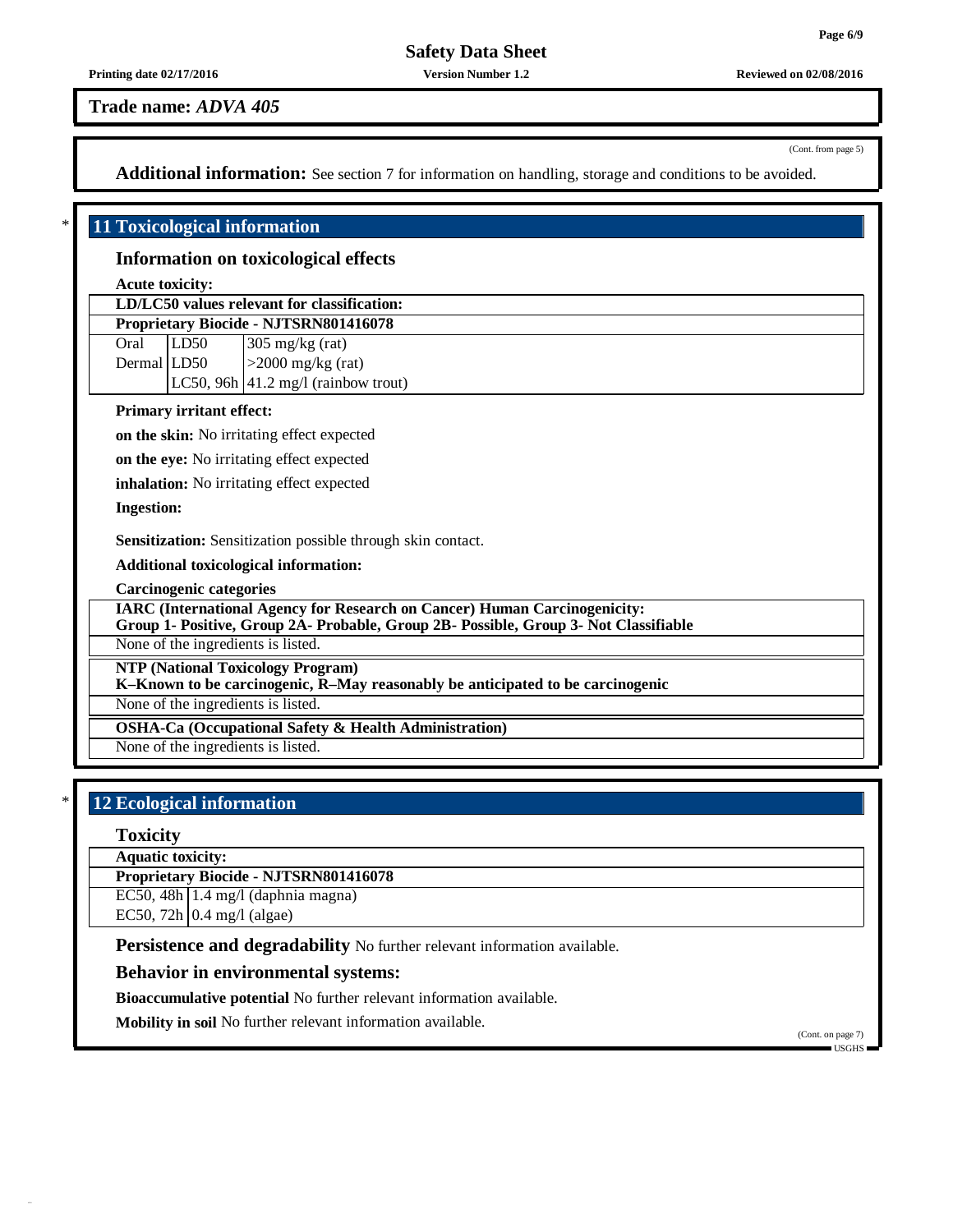# **Trade name:** *ADVA 405*

# **Additional ecological information:**

# **General notes:**

Do not allow undiluted product or large quantities of it to reach ground water, water course or sewage system.

# **Results of PBT and vPvB assessment**

**PBT:** Not applicable. **vPvB:** Not applicable.

**Other adverse effects** No further relevant information available.

# \* **13 Disposal considerations**

**Waste treatment methods** Comply with Federal, State and local regulations.

# **Recommendation:**



Must not be disposed of together with household garbage. Do not allow product to reach sewage system.

# **Uncleaned packagings:**

**Recommendation:** Disposal must be made according to official regulations.

| <b>UN-Number</b><br>DOT, ADR, ADN, IMDG, IATA                                                                                                          | Not applicable.                                                                                          |
|--------------------------------------------------------------------------------------------------------------------------------------------------------|----------------------------------------------------------------------------------------------------------|
| UN proper shipping name<br>DOT, ADR, ADN, IMDG, IATA                                                                                                   | Not applicable.                                                                                          |
| <b>Transport hazard class(es)</b>                                                                                                                      |                                                                                                          |
| DOT, ADR, IMDG, IATA<br><b>Class</b>                                                                                                                   | Not applicable.                                                                                          |
| <b>ADN</b><br><b>ADN/R Class:</b>                                                                                                                      | Not applicable.                                                                                          |
|                                                                                                                                                        |                                                                                                          |
| <b>Packing group</b><br>DOT, ADR, IMDG, IATA                                                                                                           | Not applicable.                                                                                          |
| <b>Environmental hazards:</b><br><b>Marine pollutant:</b>                                                                                              | No                                                                                                       |
| <b>Special precautions for user</b>                                                                                                                    | Not applicable.                                                                                          |
|                                                                                                                                                        | Transport/Additional information: Not classified as a dangerous good for transport by road, rail or air. |
| <b>DOT</b><br><b>Remarks:</b><br><u> 1986 - Jan Barbara, martin a shekara 1986 - 1987 - 1988 - 1989 - 1989 - 1989 - 1989 - 1989 - 1989 - 1989 - 19</u> | Not Regulated.                                                                                           |
| <b>ADR</b><br><b>Remarks:</b>                                                                                                                          | Not Regulated.                                                                                           |

**Page 7/9**

(Cont. from page 6)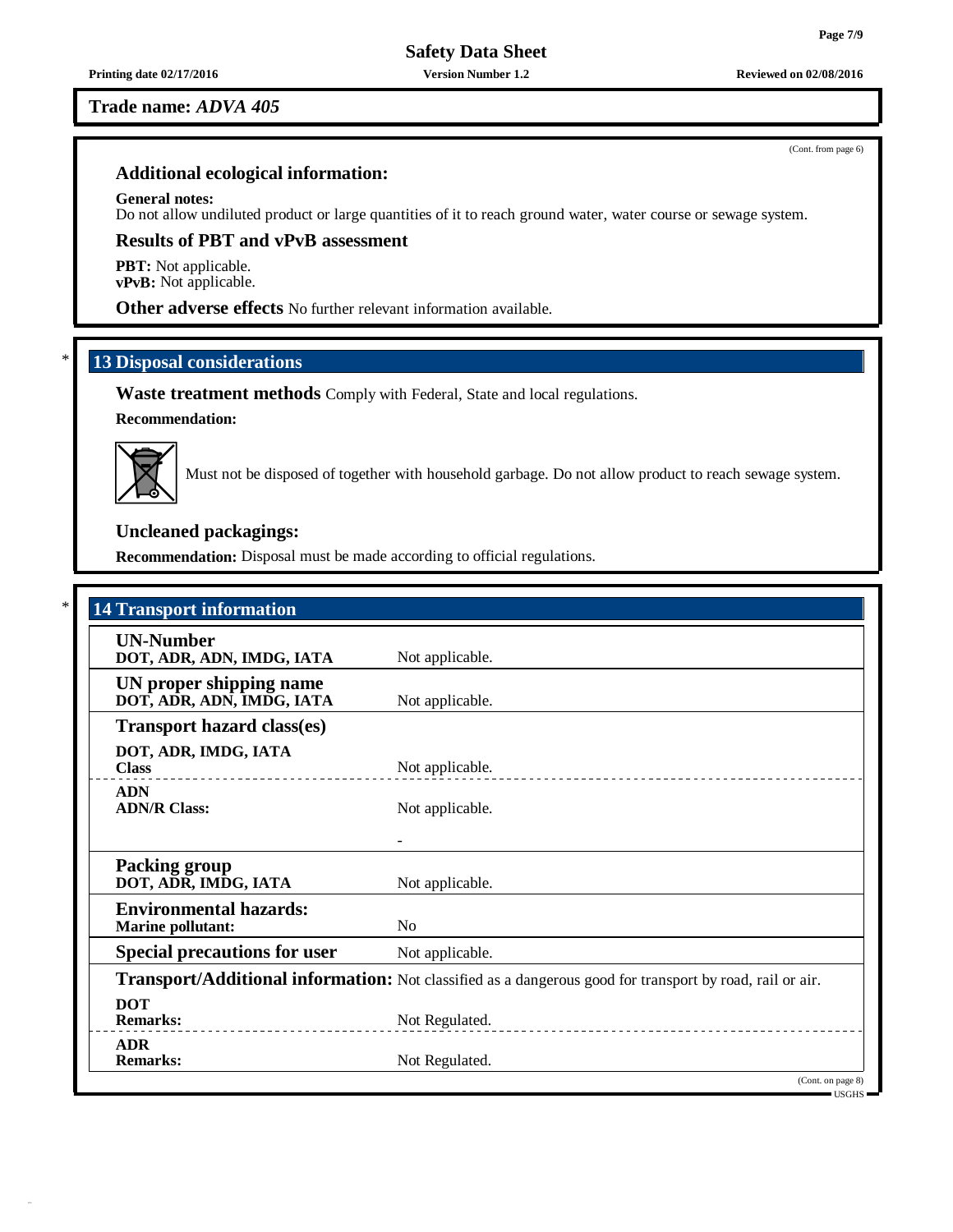**Printing date 02/17/2016 Version Number 1.2 Reviewed on 02/08/2016**

**Trade name:** *ADVA 405*

|                        |                 | (Cont. from page 7) |
|------------------------|-----------------|---------------------|
| <b>IMDG</b>            |                 |                     |
| <b>Remarks:</b>        | Not Regulated.  |                     |
| <b>IATA</b>            |                 |                     |
| <b>Remarks:</b>        | Not Regulated.  |                     |
| UN "Model Regulation": | Not applicable. |                     |

# \* **15 Regulatory information**

| <b>SARA (Superfund Amendments and Reauthorization Act)</b>                                                                                                            |                   |
|-----------------------------------------------------------------------------------------------------------------------------------------------------------------------|-------------------|
| Section 302/304 (extremely hazardous substances):                                                                                                                     |                   |
| None of the ingredients is listed.                                                                                                                                    |                   |
| Section 313 Reportable Ingredients (Chemicals present below reporting threshold are exempt):                                                                          |                   |
| None of the ingredients is listed.                                                                                                                                    |                   |
| <b>SARA Section 312/Tier I &amp; II Hazard Categories:</b>                                                                                                            |                   |
| Health Immediate (acute)<br>Yes<br>N <sub>0</sub>                                                                                                                     |                   |
| Health Delayed (chronic)<br>Flammable<br>N <sub>0</sub>                                                                                                               |                   |
| Reactive<br>N <sub>0</sub>                                                                                                                                            |                   |
| No<br>Pressure                                                                                                                                                        |                   |
| <b>North America Chemical Inventory Status</b>                                                                                                                        |                   |
| <b>TSCA (Toxic Substances Control Act - United States):</b>                                                                                                           |                   |
| All ingredients are listed or exempt from listing unless otherwise noted below.                                                                                       |                   |
| <b>CEPA</b> (Canadian DSL):                                                                                                                                           |                   |
| All ingredients are listed or exempt from listing unless otherwise noted below.                                                                                       |                   |
| <b>Right to Know Ingredient Disclosure</b>                                                                                                                            |                   |
| Proprietary polyacrylate                                                                                                                                              |                   |
| Proprietary polyacrylate                                                                                                                                              |                   |
| Methacrylic polymer                                                                                                                                                   |                   |
| 527-07-1 Sodium gluconate                                                                                                                                             |                   |
| 7732-18-5 Water                                                                                                                                                       |                   |
| <b>California Proposition 65</b>                                                                                                                                      |                   |
| <b>Chemicals known to cause cancer:</b>                                                                                                                               |                   |
| Sodium o-phenylphenol                                                                                                                                                 |                   |
| Chemicals known to cause reproductive toxicity for females:                                                                                                           |                   |
| None of the ingredients is listed.                                                                                                                                    |                   |
| Chemicals known to cause reproductive toxicity for males:                                                                                                             |                   |
| None of the ingredients is listed.                                                                                                                                    |                   |
| Chemicals known to cause developmental toxicity:                                                                                                                      |                   |
| None of the ingredients is listed.                                                                                                                                    |                   |
| <b>Carcinogenicity Categories</b>                                                                                                                                     |                   |
| <b>EPA (Environmental Protection Agency)</b>                                                                                                                          |                   |
| None of the ingredients is listed.                                                                                                                                    |                   |
| TLV-ACGIH (THE American Conference of Governmental Industrial Hygienists)<br>Human Carcinogen - A1 Confirmed, A2 Suspected, A3 Unknown Relevance, A4 Not Classifiable |                   |
| None of the ingredients is listed.                                                                                                                                    |                   |
|                                                                                                                                                                       | (Cont. on page 9) |
|                                                                                                                                                                       |                   |